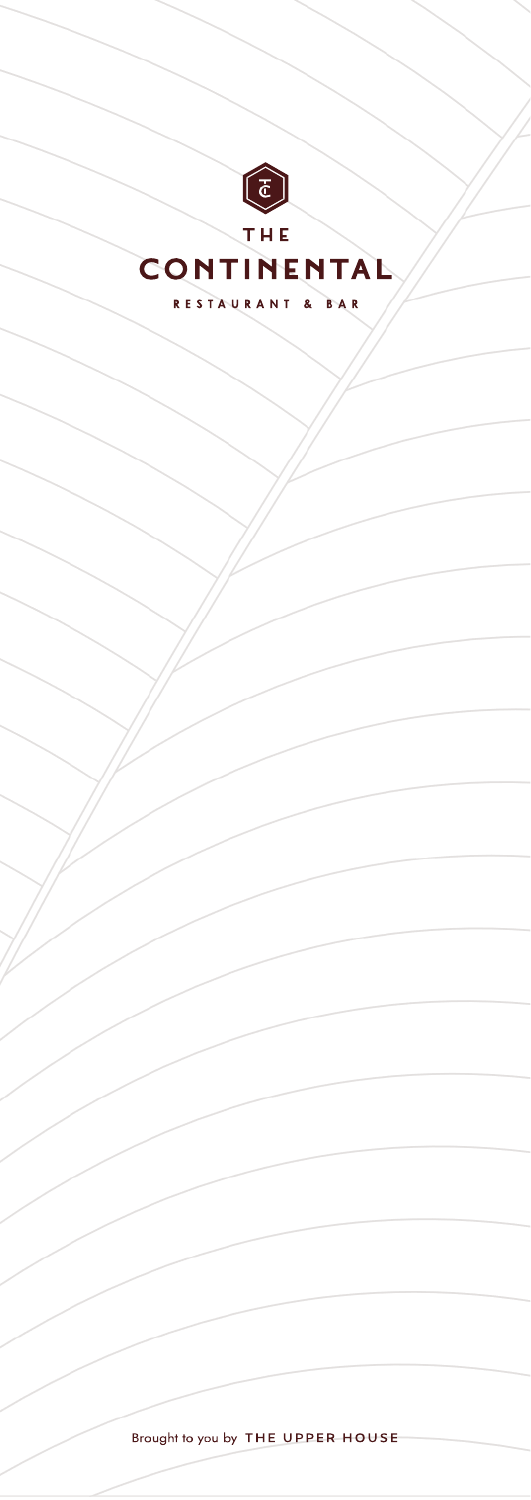### Bar Snacks

| <b>NOMAD Kaluga Hybrid Caviar</b><br>- Buckwheat Waffles, Creme Fraiche and Egg Gribiche |              | 798        |
|------------------------------------------------------------------------------------------|--------------|------------|
| with Charles Heidsieck Champagne                                                         | Btl          | 1398       |
| <b>Irish Rock Oysters</b><br>- Classic or Grilled with Bone Marrow Butter                | 3pcs<br>6pcs | 180<br>360 |
|                                                                                          | 9pcs         | 540        |
| <b>Poached Shell-on Tiger Prawns</b><br>- Cocktail Sauce, Rye and Seaweed Bread          | 3pcs<br>6pcs | 128<br>248 |
|                                                                                          | 9pcs         | 368        |
| <b>Cheddar Gougeres with Pickled Walnut</b>                                              |              | 68         |
| <b>Cured Foie Gras and Cocoa Shortcakes</b><br>- Hibiscus and Fig Jam                    |              | 88         |
| <b>Grissini with Cashew Hummus</b><br>- Light Curry Dressing                             |              | 68         |
| Pork and Bacon 'Bitterballen'<br>- Sweet Mustard                                         |              | 68         |
| <b>Truffle &amp; Parmesan Fries</b>                                                      |              | 128        |

| <b>Summer Picnic Platter (To Share)</b><br>- Potted Ham Hock, Black Bomber Cheddar, Homemade Pickles,<br>Mixed Leaf Salad and a Basket of Fresh Bread | 228 |
|-------------------------------------------------------------------------------------------------------------------------------------------------------|-----|
| '5J' Iberico Ham (50g)<br>- Tomato and Parmesan Bruschetta                                                                                            | 368 |
| with 2012 Chateau Musar By The Jeroboam by glass                                                                                                      | 250 |
| The Continental Wagyu Burger<br>- Fries or Beef Fat Hash Browns                                                                                       | 248 |
| The Continental Cheeses, Chef Selection<br>- Fruit Chutney, Home Made Crackers                                                                        | 198 |
| <b>Hazelnut Ice Cream</b><br>- Praline and Frangelico                                                                                                 | 85  |
| <b>Chocolate and Coffee Macarons</b>                                                                                                                  | 78  |

Subject to 10% Service Charge · FB & IG @thecontinentalhk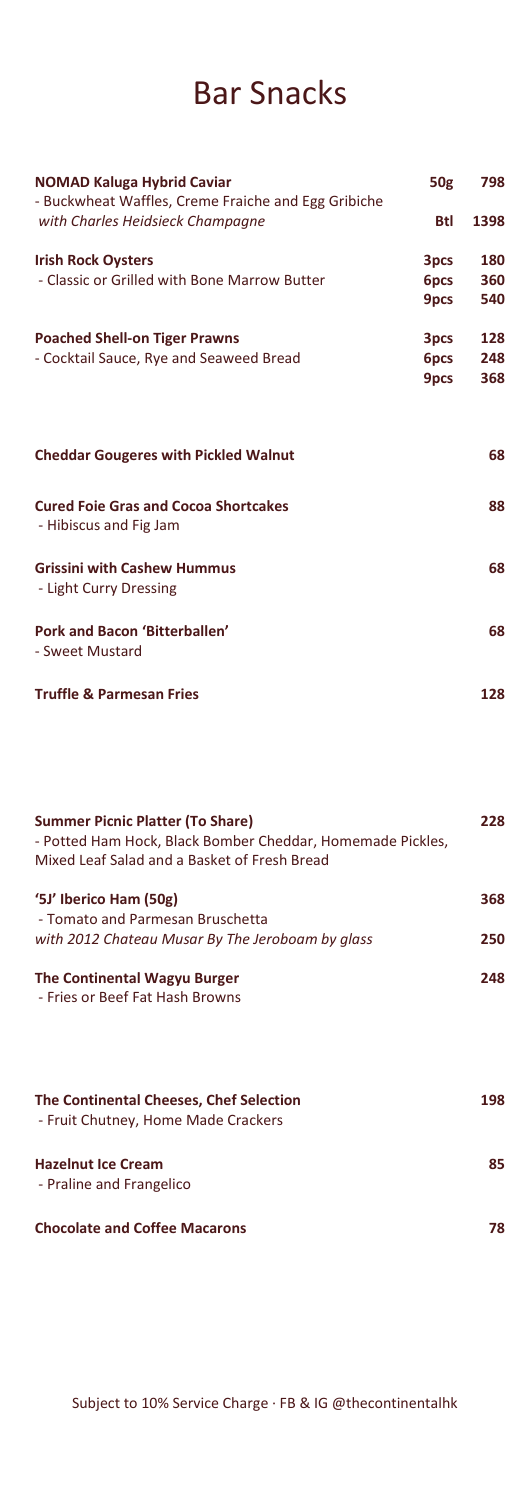#### Happy Hour

Monday to Friday 4:30pm to 7:30pm Saturday, Sunday & Public Holidays All Day

#### **Cocktails**

| The Aviator Lite<br>- Jim Beam Bourbon, Popcorn Maple Syrup,<br>Vanilla Bitters, Orange Bitters        |       | 72            |
|--------------------------------------------------------------------------------------------------------|-------|---------------|
| Victorian Tea Party<br>- JW Black Label, Seedlip Spice 94,<br>Honeydew, Cantaloupe, Mint, Orange Juice |       | 72            |
| Gimlet<br>- Tanqueray, Lime, Simple Syrup                                                              |       | 72            |
| Pisco Sour<br>- Aba Pisco, Lime, Simple Syrup, Egg White                                               |       | 72            |
| Tommy's Margarita<br>- El Jimador Reposado, Lime, Agave Syrup                                          |       | 72            |
| <b>Sparkling Wine</b>                                                                                  | Glass | <b>Bottle</b> |
| NV Charles Heidsieck "Brut Réserve"<br>Champagne, France<br>Chardonnay, Pinot Noir, Pinot Meunier      | 150   | 600           |
| <b>White Wine</b>                                                                                      |       |               |
| 2020 Quinta Azevedo<br>Vinho Verde, Portugal, Alvarinho                                                | 72    | 350           |
| Rosé                                                                                                   |       |               |
| 2020 Chateau D'Astros "Moon"<br>Côtes de Provence, France<br>Grenache, Cinsault, Syrah                 | 72    | 350           |
| <b>Red Wine</b>                                                                                        |       |               |
| 2020 Bodegas Borsao<br>Campo De Borja, Spain<br>Garnacha, Tempranillo, Syrah                           | 72    | 350           |
| <b>Spirits</b>                                                                                         |       |               |
| Stolichnaya                                                                                            |       | 68            |
| <b>Tanqueray</b>                                                                                       |       | 75            |
| JW Black Label                                                                                         |       | 72            |
| <b>Bulleit Bourbon</b>                                                                                 |       | 72            |
| Havana Club 3                                                                                          |       | 68            |
| <b>El Jimador Reposado</b>                                                                             |       | 68            |
| Beers                                                                                                  |       |               |
| Peroni 5.1% Italian lager                                                                              |       | 68            |
| <b>Wieninger 5.3% German Lager</b>                                                                     |       | 68            |
| Young Master 5.0% Local Pale Ale                                                                       |       | 72            |

Subject to 10% Service Charge · FB & IG @thecontinentalhk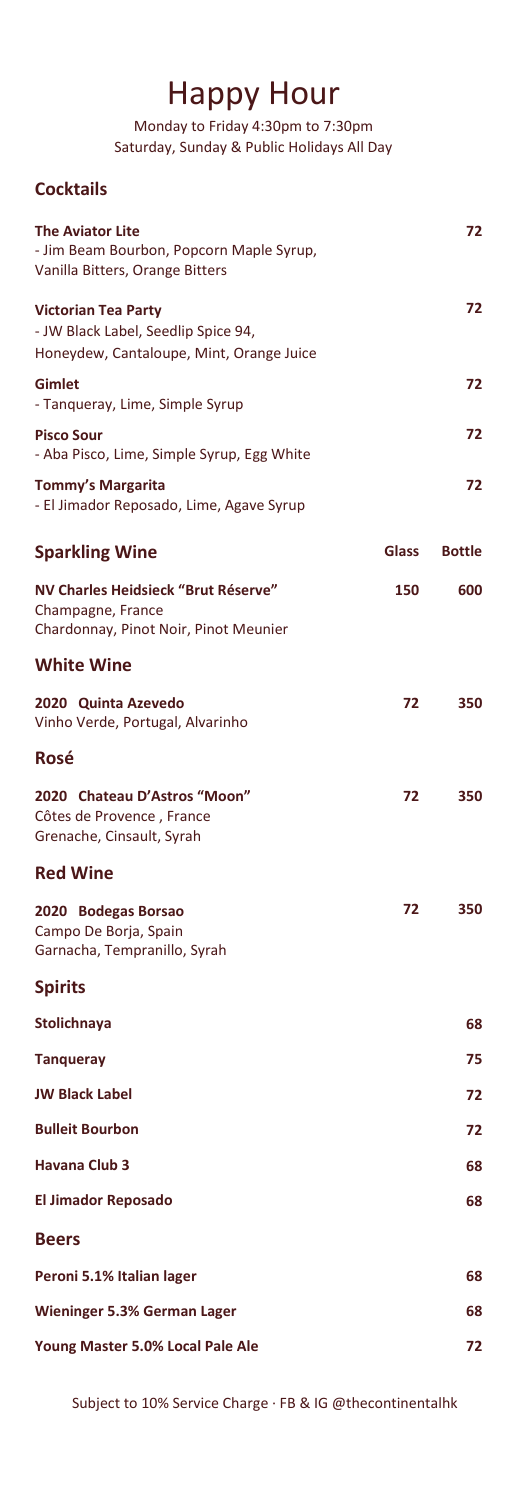# Signatures

| Village by the Sea (The Old 'Fishing Port')<br>- Kelp Infused Tangueray, Noilly Prat,<br>Rose Earl Grey Syrup, Grapefruit,<br>Foam with HK Shrimp Paste, Yuzu, Guava                                                                      | 90  |
|-------------------------------------------------------------------------------------------------------------------------------------------------------------------------------------------------------------------------------------------|-----|
| The famous Shrimp paste from Tai O village and seaside<br>characteristics highlight the significance of the 'Fragrant<br>Harbour'.                                                                                                        |     |
| The Contrast (Late Baroque - Rococo)<br>- Tanqueray Blend with Lentil, Basil, Kiwi, Apple, Egg White,<br>Lava Salt                                                                                                                        | 90  |
| Lentil, playing the main role in the commoners' daily diet, in<br>contrast with the fine and elegant setting of the Late<br>Baroque era, demonstrates the drastic difference between<br>the poor and the nobles.                          |     |
| <b>Victorian Tea Party</b><br>- JW Black Label, Seedlip Spice 94, Honeydew, Cantaloupe,<br>Mint, Orange Juice                                                                                                                             | 100 |
| The Victorians and their world-famous high tea party, with<br>alcohol.                                                                                                                                                                    |     |
| <b>BOLERO (Sweet Talker)</b>                                                                                                                                                                                                              | 100 |
| - Sailor Jerry Spiced rum, Calamansi, Ginger, Pineapple,<br>Honey                                                                                                                                                                         |     |
| Inspired by the traditional drink "Salabat" from the<br>Philippines with a twist of the local fruit kalamansi, this drink<br>pays tribute to the heritage of the Spanish influences and<br>celebrate the independence of the Philippines. |     |
| <b>The Aviator</b>                                                                                                                                                                                                                        | 110 |
| - Michter's Bourbon, Popcorn Maple Syrup, Vanilla Bitters,<br>Apple and Cherry Wood Smoke                                                                                                                                                 |     |
| The classy and unshakeable foundation of the Old Fashioned<br>elevated with the playfulness of the Hollywood tycoon.                                                                                                                      |     |
| Shanghai 1930s                                                                                                                                                                                                                            | 110 |
| - Sipsmith Sloe gin, Cocchi Americano, Glutinous Rice Wine,<br>Luxardo Maraschino                                                                                                                                                         |     |
| Famous 'Ye Shanghai' in 1930s, with a vibrant nightlife and a<br>blend of west and east culture, one of the golden age of<br>Shanghai over its history.                                                                                   |     |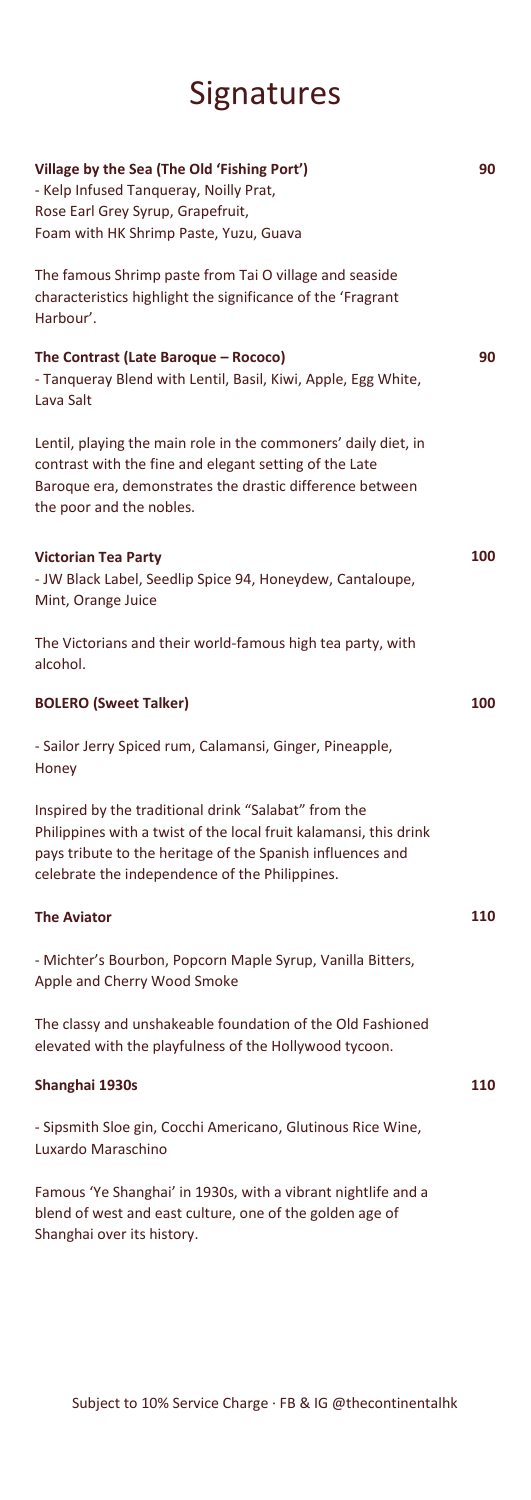# Classics

| <b>TC Martini</b><br>- Ki No Bi dry gin, Noilly Prat, lime peel                                        | 140 |
|--------------------------------------------------------------------------------------------------------|-----|
| <b>Old Fashioned</b><br>- Michter's Bourbon, Orange Bitters,<br><b>Angostura Bitters</b>               | 140 |
| <b>Negroni</b><br>- Four Pillars Gin / Mezcal, La Quintinye Rouge, Campari                             | 120 |
| <b>Espresso Martini</b><br>- Vanilla infused Stolichnaya, Mr. Black, Espresso, French<br>Vanilla Syrup | 110 |
| <b>Corpse Reviver No.2</b><br>- Absinthe, Tanqueray gin, Lillet Blanc, Cointreau                       | 110 |
| <b>El Presidente</b><br>- Havana 3 Rum, Dolin Blanc, Cointreau, Grenadine                              | 110 |
| <b>Penicillin</b><br>- JW Black Label, Laphroaig 10, Ginger, Honey                                     | 100 |
| <b>Jungle Bird</b><br>- Havana 3 Rum, Campari, Pineapple                                               | 100 |
| <b>Hemingway Daiquiri</b><br>- Havana 3 Rum, Luxardo Maraschino, grapefruit                            | 100 |
| <b>Tommy's Margarita</b><br>- Ocho Tequila Blanco, Lime, Agave Syrup                                   | 100 |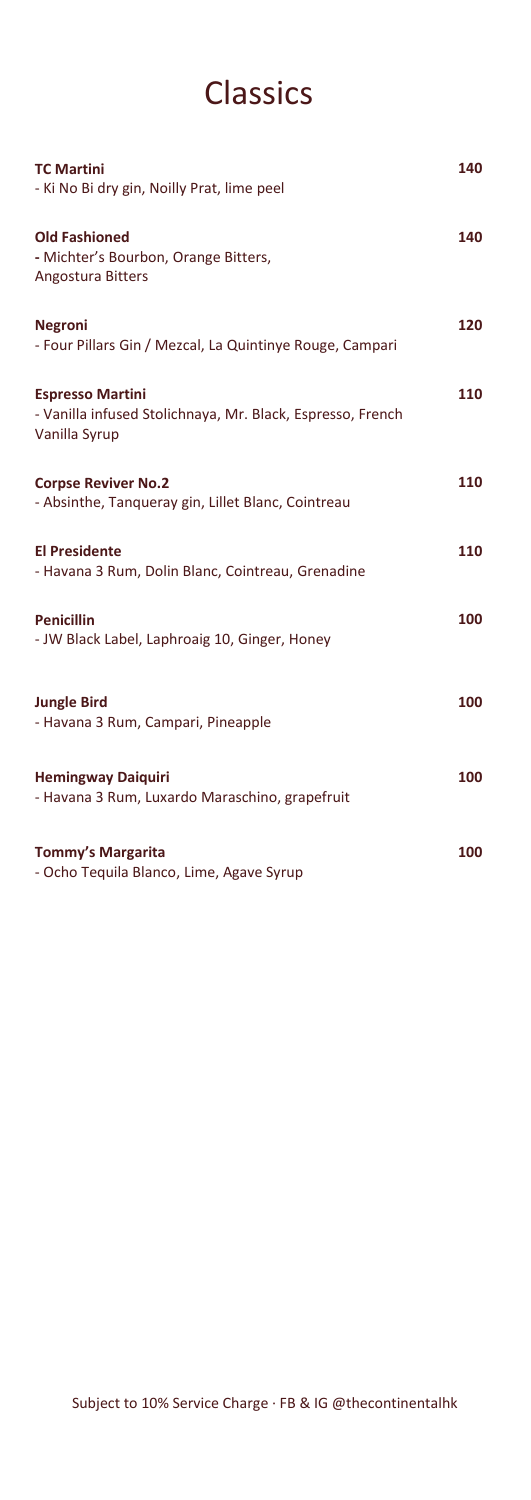## **Mocktails**

#### **Classics**

| <b>Virgin Eastside</b><br>- Seedlip Garden 108, Cucumber, Mint, Lime                           | 80 |
|------------------------------------------------------------------------------------------------|----|
| <b>Virgin Paloma</b><br>- Seedlip Spice 94, Grapefruit, Passion Fruit, Lime, Soda              | 80 |
| Virgin Singapore Sling<br>- Seedlip Spice 94, Pomegranate, Pineapple, Orange,<br>Lemon, Cherry | 80 |

#### **Signatures**

| <b>Virgin Tea Party</b><br>- Seedlip Spice 94, Honeydew, Cantaloupe, Mint, Orange<br>Juice | 80 |
|--------------------------------------------------------------------------------------------|----|
| <b>Beetroot Sour</b><br>- Beetroot Sour Mix, Caramel, Lemon, Orange, Mint, Soda            | 80 |
| Virgin Bolero<br>- Calamansi, Pineapple, Ginger, Honey                                     | 80 |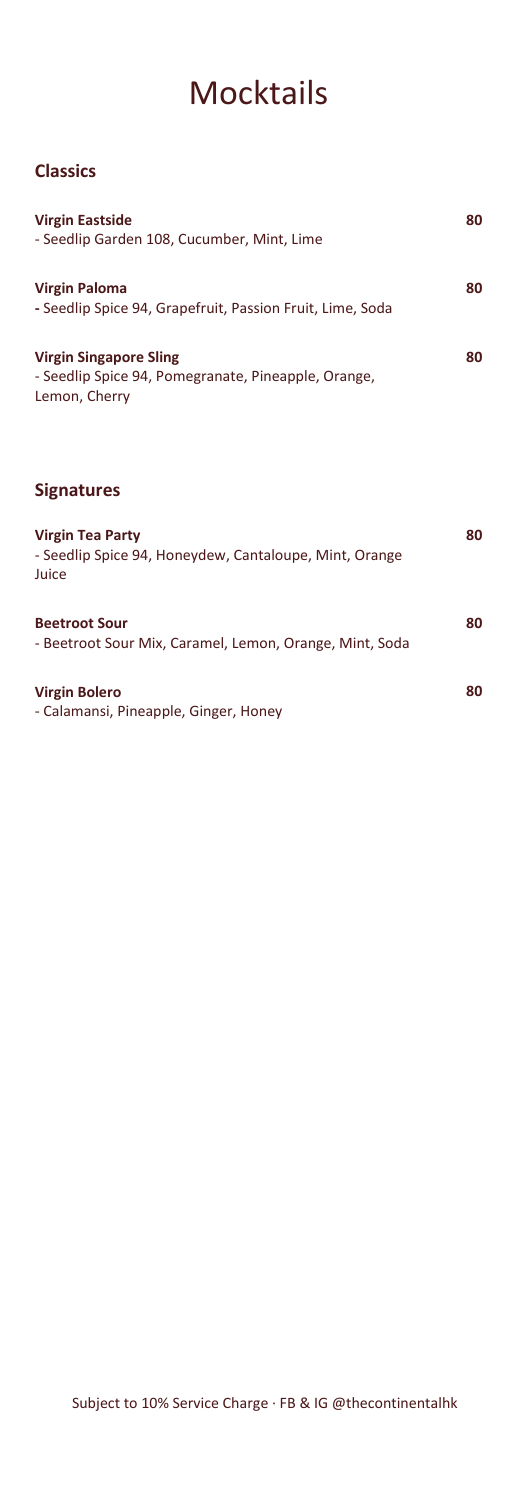## Non-Alcoholic

| <b>Non-Alcoholic Spirits</b>     |    |
|----------------------------------|----|
| <b>Seedlip Garden 108</b>        | 75 |
| <b>Seedlip Spice 94</b>          | 75 |
| Served with mixers               |    |
| <b>Soft Drinks</b>               |    |
| <b>Coke</b>                      | 50 |
| <b>Coke Zero</b>                 | 50 |
| <b>Sprite</b>                    | 50 |
| <b>Fevertree Ginger Ale</b>      | 50 |
| <b>Fevertree Ginger Beer</b>     | 50 |
| <b>Fevertree Indian Tonic</b>    | 50 |
| <b>Fevertree Soda</b>            | 50 |
| <b>Cold-Pressed Bless Juices</b> |    |
| Orange                           | 60 |
| Grapefruit                       | 60 |
| Pineapple                        | 60 |
| <b>Apple</b>                     | 60 |
|                                  |    |

| <b>Juices</b> |    |
|---------------|----|
| Cranberry     | 50 |
| <b>Tomato</b> | 50 |

#### Beers

| Peroni 5.1% Italian lager        | 85 |
|----------------------------------|----|
| Wieninger 5.3% German Lager      | 85 |
| Young Master 5.0% Local Pale Ale | 90 |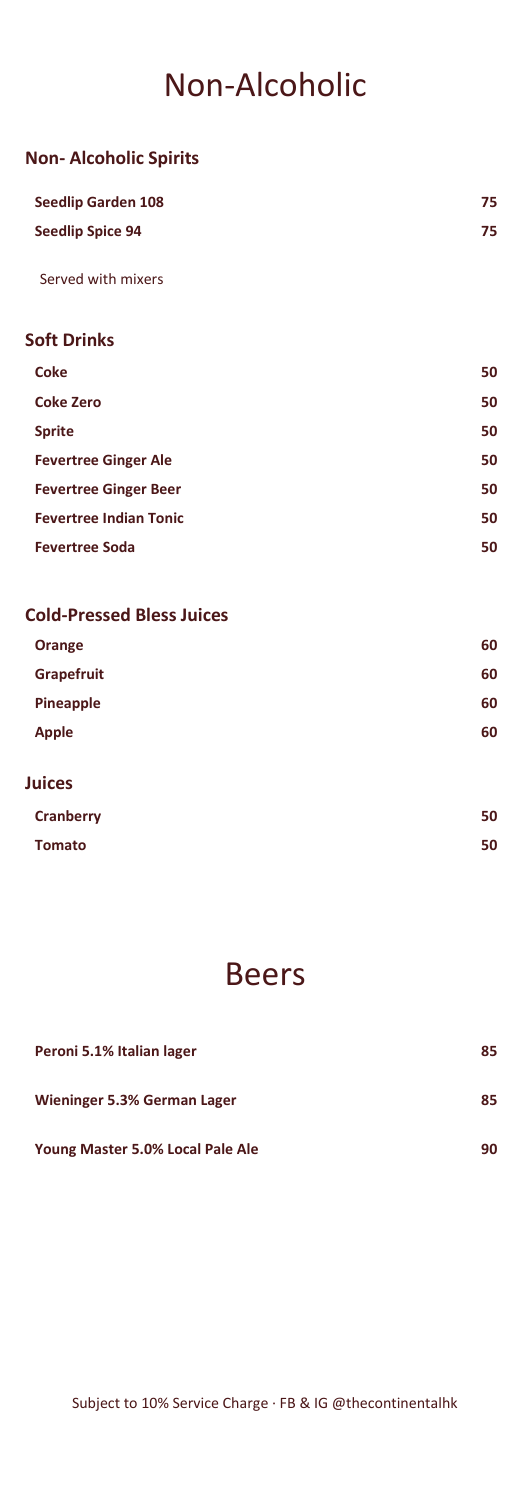# Wines by the Glass

| <b>Sparkling</b> |                                                                                                                         | glass | <b>Bottle</b> |
|------------------|-------------------------------------------------------------------------------------------------------------------------|-------|---------------|
| ΝV               | Sea Change, Brut, Prosecco<br>Veneto, Italy<br>Glera                                                                    | 95    | 420           |
| ΝV               | <b>Charles Heidsieck "Brut Réserve"</b><br>Champagne, France<br>Chardonnay, Pinot Noir, Pinot Meunier                   | 160   | 780           |
| ΝV               | <b>French Bloom Brut</b><br>Côte des Blancs, Champagne, France<br>100% Organic grapes, alcohol-free, vegan,<br>0% sugar | 100   | 470           |
| <b>White</b>     |                                                                                                                         |       |               |
| 2020             | <b>Quinta Azevedo</b><br>Vinho Verde, Portugal<br>Alvarinho                                                             | 90    | 425           |
| 2020             | <b>Peter Lauer "Barrel X"</b><br>Mosel, Germany<br><b>Riesling</b>                                                      | 95    | 450           |
| 2020             | <b>Montonale "Montunal"</b><br>Lugana, Lombardy, Italy<br>Turbina                                                       | 105   | 500           |
| 2019             | <b>Hokkaido Wines</b><br>Yoichi district, Hokkaido, Japan<br>Kerner                                                     | 115   | 550           |
| 2018             | <b>Wilson Foreigner "Rorick Vineyard"</b><br>Sierra Foothills AVA, California, United<br><b>States Albarino</b>         | 140   | 650           |
| 2017             | Francois Carillon "Bourgogne Blanc"<br>Burgundy, France<br>Chardonnay                                                   | 145   | 700           |
| Rosé             |                                                                                                                         |       |               |
| 2020             | <b>Chateau D'Astros "Moon"</b><br>Côtes de Provence, France                                                             | 90    | 425           |

Grenache, Cinsault, Syrah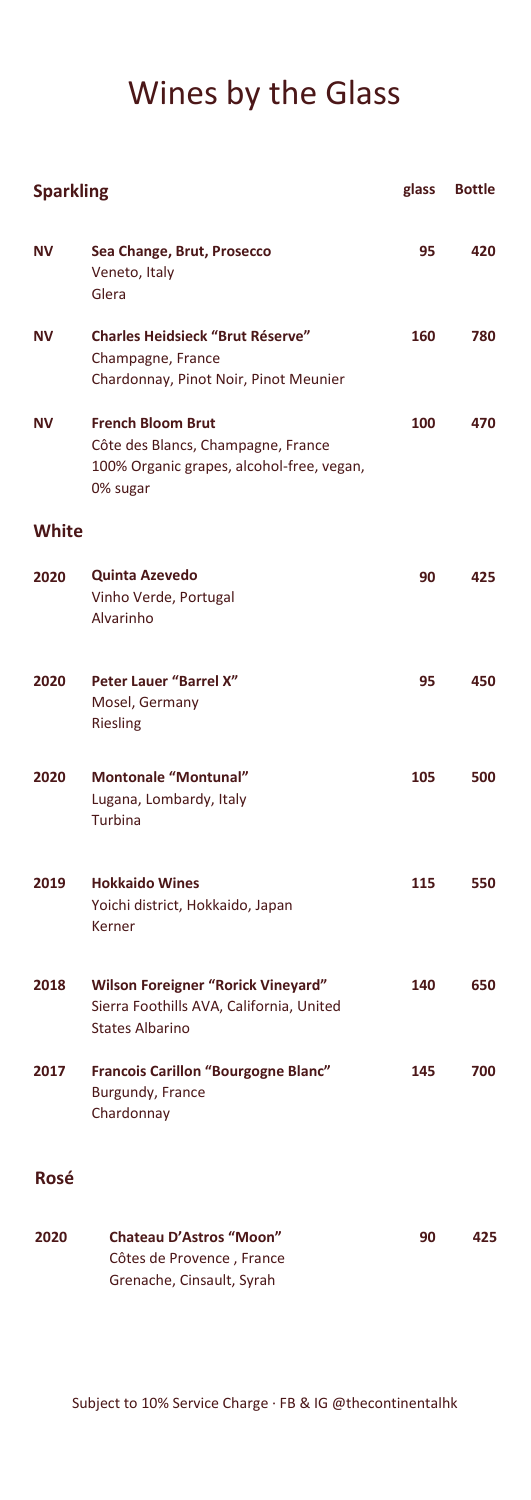| Red          |                                                                                                          | glass         | <b>Bottle</b> |
|--------------|----------------------------------------------------------------------------------------------------------|---------------|---------------|
| 2020         | <b>Bodegas Borsao</b><br>Campo De Borja, Spain<br>Garnacha, Tempranillo, Syrah                           | 90            | 425           |
| 2020         | Zavatti "Fiero"<br>Abruzzo, Italy<br>Montepulciano                                                       | 110           | 580           |
| 2018         | Olivier Pithon "Mont P'tit Pithon"<br>Cotes Catalan, France<br>Grenache, Syrah, Mourvedre                | 135           | 650           |
| 2017         | <b>Moorooduc Estate</b><br>Mornington Peninsula, Australia<br><b>Pinot Noir</b>                          | 145           | 700           |
| 2018         | Domaine de la Butte "La Pied de la<br>Butte"<br>Bourgueil, Loire Valley, France<br><b>Cabernet Franc</b> | 150           | 725           |
| 2012         | La Rioja Alta "Vina Ardanza Reserva"<br>Rioja, Spain<br>Tempranillo                                      | 160           | 800           |
| 2012         | <b>Château Musar by the Jeroboam</b><br>Bekaa Valley<br>Cabernet Sauvignon, Merlot, Petit Verdot         | 250           | 5,300         |
| <b>Sweet</b> |                                                                                                          | glass<br>75ml | <b>Bottle</b> |
| 2018         | Domaine Huet "Le Haut-Lieu"<br>Vouvray, Loire Valley, France<br><b>Chenin Blanc</b>                      | 120           | 900           |
| 2013         | Domaine Sigalas "Vin Santo"<br>Santorini, Greece<br>Assyrtiko                                            | 200           | 1200          |
| 1985         | Domaine Huet "Le Mont"<br>Vouvray, Loire Valley, France<br>Chenin Blanc                                  | 300           | 2500          |
| 1982         | Château d'Yquem<br>Sauternes, Bordeaux, France<br>Sémillon, Sauvignon Blanc                              | 600           |               |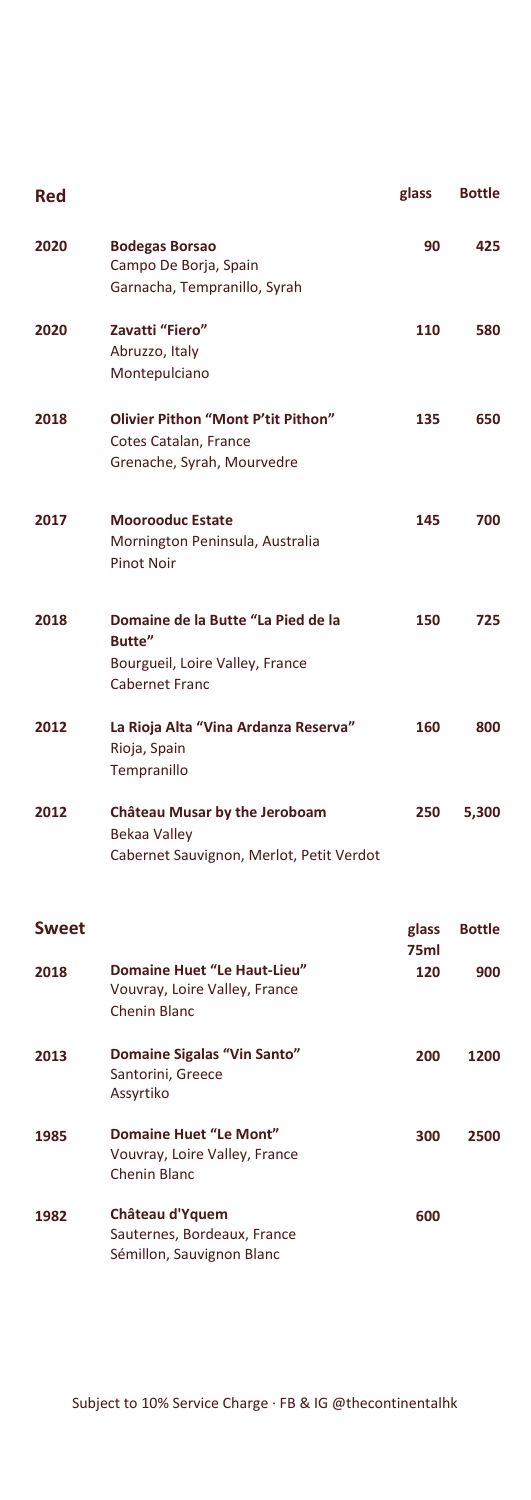# Spirits

| <b>Vodka</b>               | 50 <sub>ml</sub> |
|----------------------------|------------------|
| Stolichnaya                | 80               |
| <b>Ketel One</b>           | 90               |
| <b>Ketel One Citroen</b>   | 90               |
| Zubrowka                   | 90               |
| <b>Grey Goose</b>          | 110              |
| Gin                        |                  |
| <b>Tanqueray</b>           | 100              |
| <b>Tanqueray Rangpur</b>   | 110              |
| <b>Bombay Sapphire</b>     | 100              |
| <b>Roku Gin</b>            | 110              |
| <b>Sipsmith Sloe Gin</b>   | 120              |
| <b>Tanqueray 10</b>        | 120              |
| <b>Hendrick's</b>          | 130              |
| <b>Four Pillars spiced</b> | 130              |
| <b>Ransom Old Tom</b>      | 130              |
| <b>Ki No Bi Dry</b>        | 130              |
| Monkey 47                  | 180              |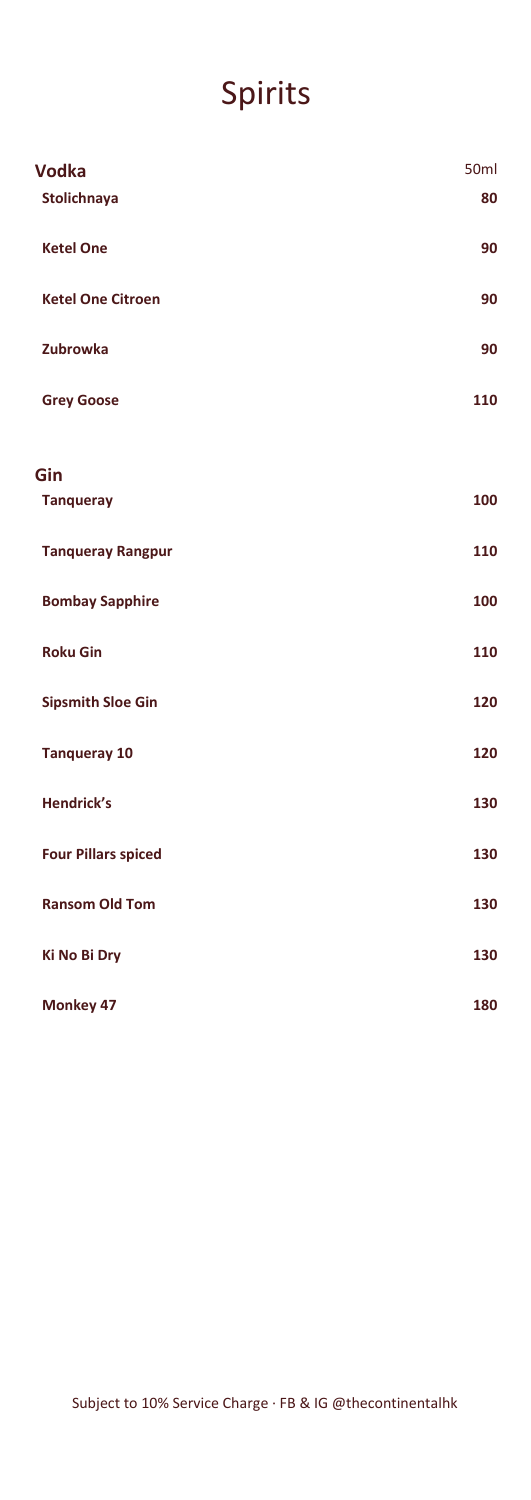| Rum                                  | 50ml |
|--------------------------------------|------|
| <b>Sailor Jerry Spiced</b>           | 80   |
| <b>Havana Club 3</b>                 | 80   |
| <b>Havana Club 7</b>                 | 110  |
| <b>Bacardi Ocho</b>                  | 110  |
| <b>Gosling Black Seal</b>            | 90   |
| Zacapa 23                            | 130  |
| <b>Aluna Coconut</b>                 | 90   |
| <b>Diplomatico Reserve Exclusive</b> | 100  |

| Tequila / Mezcal           | 50 <sub>ml</sub> |
|----------------------------|------------------|
| <b>El Jimador Reposado</b> | 80               |
| <b>Patron Silver</b>       | 130              |
| <b>Patron Reposado</b>     | 140              |
| Patron Añejo               | 160              |
| <b>Patron XO</b>           | 70               |
| <b>Montelobos</b>          | 80               |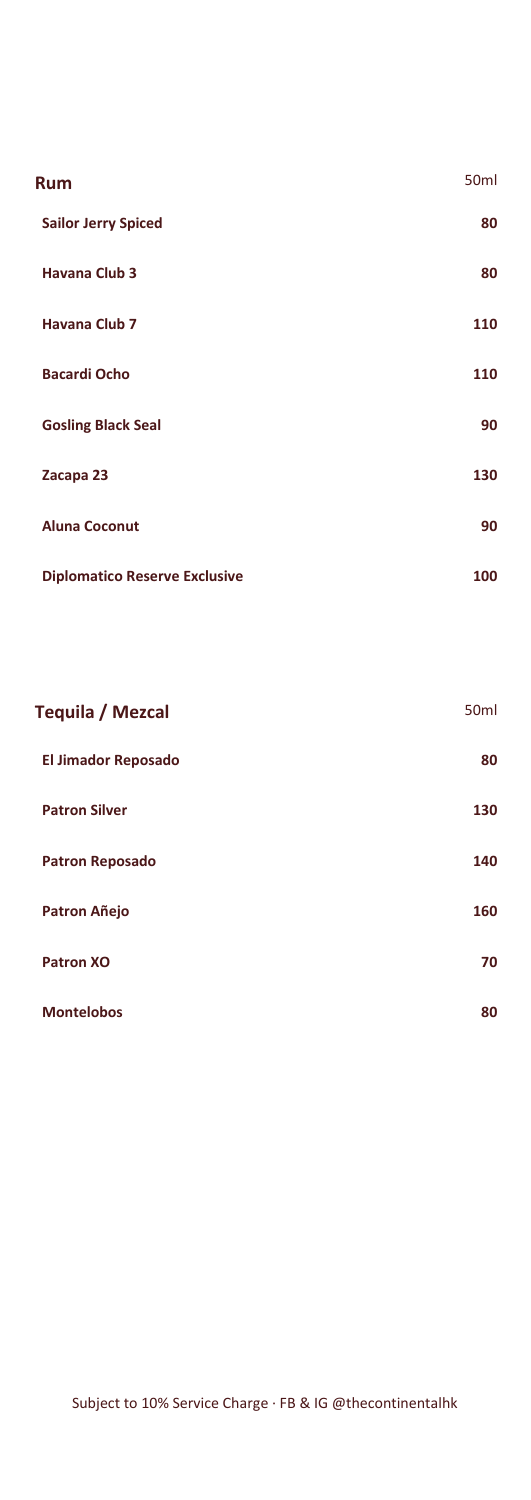### Scotches

| <b>Blended</b>                  | 50ml |
|---------------------------------|------|
| <b>JW Black Label</b>           | 90   |
| <b>JW Blue Label</b>            | 260  |
| <b>Chivas Regal 18y</b>         | 150  |
| <b>Highlands</b>                |      |
| Old Pulteney 12y                | 120  |
| Oban 14y                        | 140  |
| Singleton 18y                   | 240  |
| Aberfeldy 21y                   | 520  |
| <b>Lowlands</b>                 |      |
| <b>Auchentoshan Three Woods</b> | 180  |
| <b>Speyside</b>                 |      |
| <b>Glenlivet 12y</b>            | 110  |
| <b>Balvenie Double Wood 12y</b> | 120  |
| Macallan 12y                    | 120  |
| Macallan 18y                    | 240  |
| Glenelgin 12y                   | 130  |
| <b>Glenfiddich 15y</b>          | 130  |
| Cardhu 12y                      | 150  |
| Straitsla 12y                   | 180  |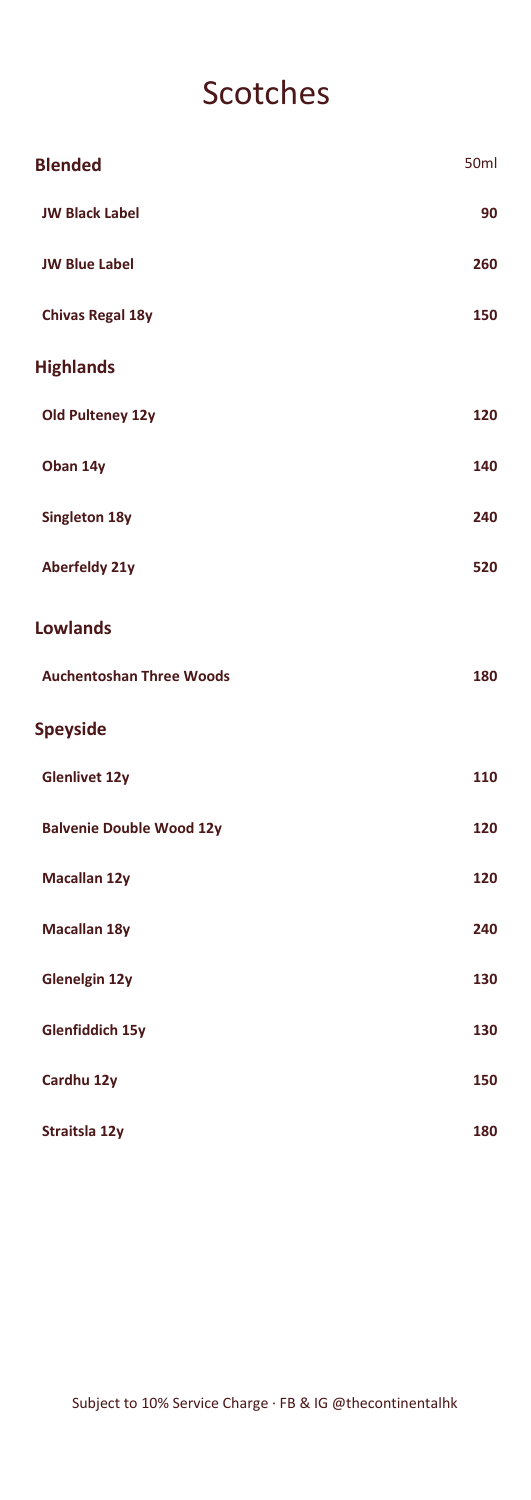| <b>Island</b>       | 50 <sub>ml</sub> |
|---------------------|------------------|
| <b>Talisker 10y</b> | 95               |
| <b>Islay</b>        |                  |
| Caolila 12y         | 115              |
| Laphroaig 10y       | 160              |
| Ardbeg 10y          | 180              |
| <b>Campbel Town</b> |                  |
| Glenscotia 15y      | 210              |
| Longrow 18y         | 500              |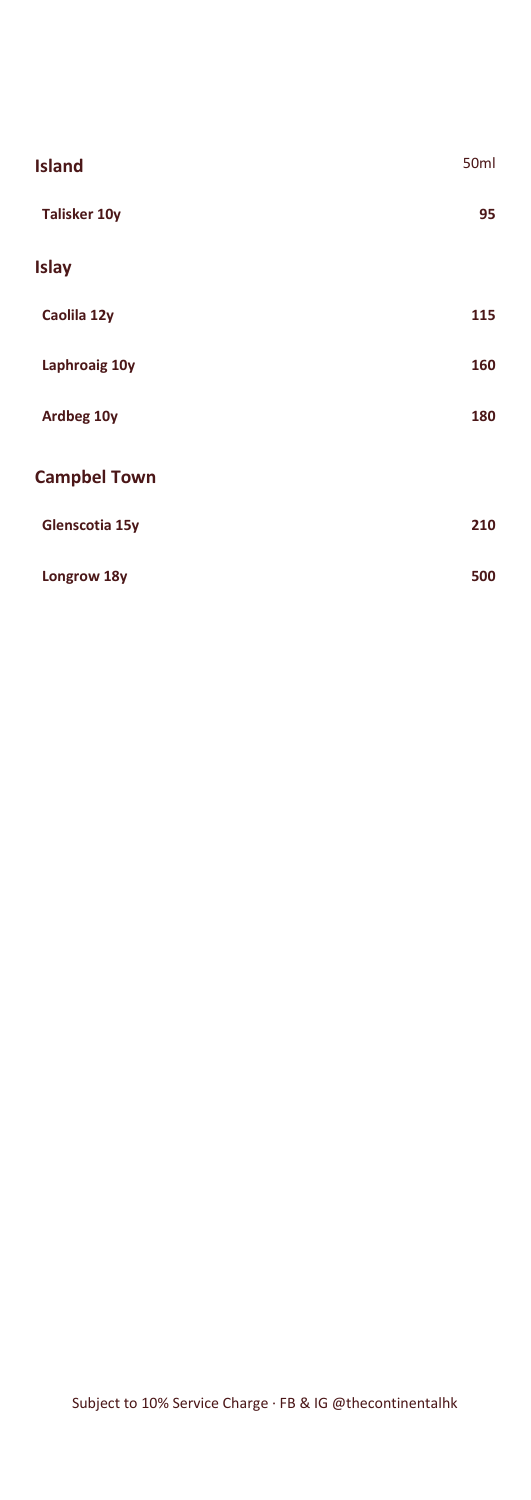# Whiskeys

| <b>American</b>                      | 50ml |
|--------------------------------------|------|
| <b>Jim Beam</b>                      | 90   |
| <b>Bulleit Bourbon</b>               | 100  |
| <b>Bulleit Rye</b>                   | 100  |
| <b>Jack Daniel's</b>                 | 100  |
| <b>Michter's Bourbon</b>             | 110  |
| <b>Michter's Single Barrel 10</b>    | 480  |
| <b>World Whiskey</b>                 |      |
| Jameson                              | 80   |
| <b>Kavalan Classic</b>               | 160  |
| Hibiki (NAS)                         | 190  |
| Yamazaki (NAS)                       | 195  |
| Hakushu (NAS)                        | 180  |
| Sasanokawa Shuzo 963 Fine Blended 21 | 510  |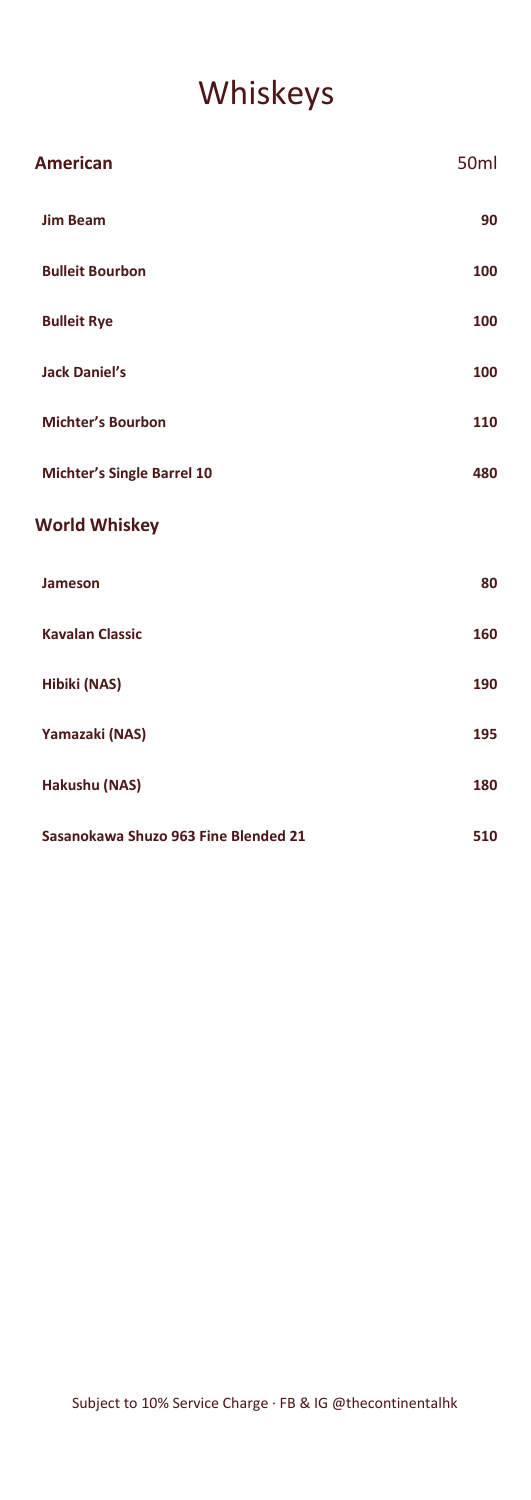# Aperitifs

| <b>Cocchi Torino</b>    | 80 |
|-------------------------|----|
| <b>Cocchi Americano</b> | 80 |
| <b>Aperol</b>           | 90 |
| Campari                 | 80 |
| <b>Fernet Branca</b>    | 80 |

#### Liqueurs

| Pimm's No.1                     | 80 |
|---------------------------------|----|
| Limoncello                      | 80 |
| Mr. Black                       | 90 |
| Amaretto                        | 80 |
| <b>Bailey's</b>                 | 80 |
| <b>Chartreuse Yellow/ Green</b> | 90 |
| <b>Drambuie</b>                 | 80 |
| Cointreau                       | 80 |

# Digestifs

| <b>GE Massenez Kirsch</b>         | 120 |
|-----------------------------------|-----|
| <b>GE Massenez Poire Williams</b> | 120 |
| <b>Hennessy VSOP</b>              | 100 |
| <b>Martell Cordon Bleu</b>        | 340 |